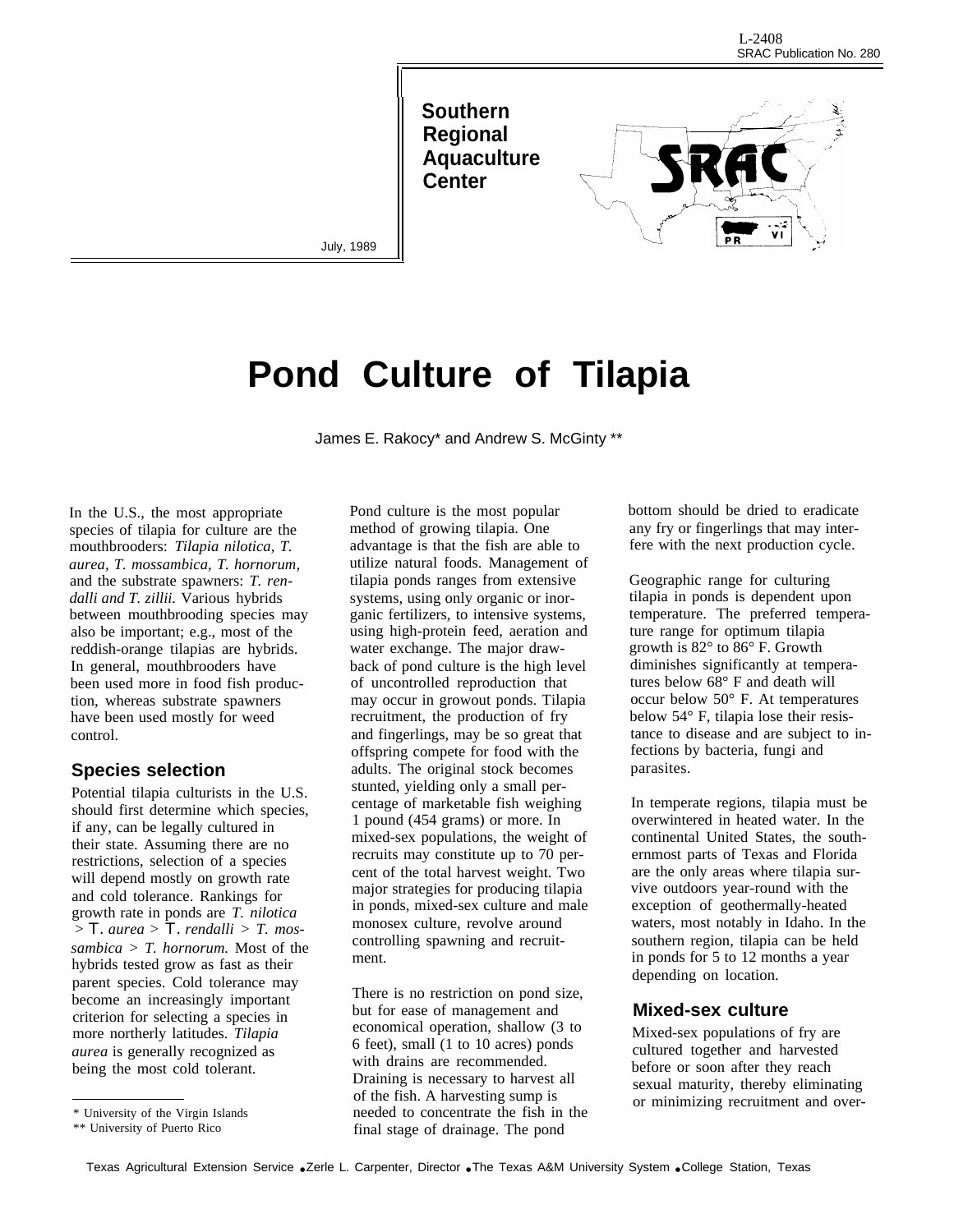crowding. A restricted culture period limits the size of fish that can be harvested.

In mixed-sex culture, tilapia are usually stocked at low rates to reduce competition for food and promote rapid growth. One month-old, l-gram fry are stocked at 2,000 to 6,000 per acre into growout ponds for a 4- to 5-month culture period. Newly-hatched fry should be used because older, stunted fish, such as those held over winter, will reach sexual maturity at a smaller, unmarketable size. Supplemental feeds with 25 to 32 percent protein are generally used. At harvest, average weight is approximately 0.5 pound (220 grams), and total production is near 1,400 pounds/acre for a stocking rate of 4,000/acre. Expected survival is roughly 70 percent.

Species such as *Tilapia zilli, T. hornorum,* or *T. mossambica* are not suitable for mixed-sex culture because they reproduce at an age of 2 to 3 months and at an unmarketable size of 30 grams or less. Tilapia suitable for mixed-sex culture are *T. aurea, T. nilotica* and their hybrids, all of which reproduce at an age of 5 to 6 months.

Two to three crops of fish can be produced annually in the tropics compared to only one crop in temperate regions. In temperate regions, mixed-sex culture is referred to as young-of-the-year culture because fry produced in the spring are grown to marketable size by autumn. Early spawning is needed to maximize the growout period. The growout season is shortened by about 2 months to account for spawning and rearing of l-gram fry for stocking growout ponds.

## **Male fingerling rearing**

With male monosex culture, fry are usually reared to fingerling size in a nursery phase, and then male fingerlings are separated from females for final growout. All-male fingerlings can be obtained by three methods: hybridization, sex-reversal and manual sexing. None of these methods is

consistently 100 percent effective, and thus a combination of methods is suggested. Hybridization maybe used to produce a high percentage of male fish. The hybrids may then be manually sexed or subjected to a sex-reversal treatment. All three methods are sometimes used. Hybridization and sex-reversal reduce the number of female fingerlings that must be discarded during manual sexing. This saves time, space and feed. Problems nevertheless still exist with hybridization and sex-reversal. Producing sufficient numbers of hybrid fry maybe difficult because of spawning incompatibilities between the parent species. Sex-reversal is more technically complicated and requires obtaining recently hatched fry and rearing them in tanks with high quality water. Both hybridization and sexreversal may produce less than 100 percent males.

Manual sexing is commonly used by producers. Manual sexing (hand sexing) is the process of separating males from females by visual inspection of the external urogenital pores, often with the aid of dye applied to the papillae. Secondary sex characteristics may also be used to help distinguish sex. Reliability of sexing depends on the skill of the workers, the species to be sorted and its size. Experienced workers can reliably sex 15-gram fingerling *T. hornorum* and *T. mossambica,* 30-gram *T. nilotica,* and 50-gram *T. aurea.*

In the tropics, fingerlings maybe produced year-round. In temperate regions, fingerlings are produced during summer and stored in overwintering facilities for the next growing season. If manual sexing is used, it is done prior to overwintering. The best fingerling size for overwintering depends on the number of fingerlings that will be needed and the available storage capacity. Fry of 1 gram or less are stocked in nursery ponds and fed high-quality feeds. Ponds stocked at 20,000 fry/acre will produce 100-gram fingerlings in 18 weeks, while 40,000 fry/acre will produce 50-gram fingerlings in 12 weeks, and 72,000 fry/acre will produce 27-gram fingerlings in 9 weeks.

Fingerlings that weigh less than 20 grams should not be overwintered because their survival rate will be  $\log$ 

Overwintering facilities consist of geothermal springs, greenhouses and heated buildings. Fingerlings can be held in cages located in geothermal springs or in small ponds or tanks through which warm spring water is diverted. In greenhouses and heated buildings, recirculating systems are used to hold large quantities of fingerlings. Fingerlings can be overwintered in long, narrow ponds that are covered with clear plastic if the winter is mild.

### **Male monosex culture**

Males are used for monosex culture because male tilapia grow faster than females. Females use considerable energy in egg production and do not eat when they are incubating eggs. Male monosex culture permits the use of longer culture periods, higher stocking rates and fingerlings of any age. High stocking densities reduce individual growth rates, but yields per unit area are greater. If the growing season can be extended, it should be possible to produce fish weighing one pound (454 grams) or more. Expected survival for all-male culture is 90 percent or greater. A disadvantage of male monosex culture is that female fingerlings are discarded.

The percentage of females mistakenly included in a population of mostly male tilapia affects the maximum attainable size of the original stock in growout. For example, manually sexed *T. nilotica* fingerlings (90 percent males) stocked at 3,848/acre will cease growing after 5 months when they average about 0.8 pounds (365 grams) because of competition from recruits. If larger fish are desired, females should comprise 4 percent or less of the original stock and predator fish should be included.

The stocking rate for male monosex culture varies from 4,000 to 20,000/ acre or more. At proper feeding rates, densities around 4,000/acre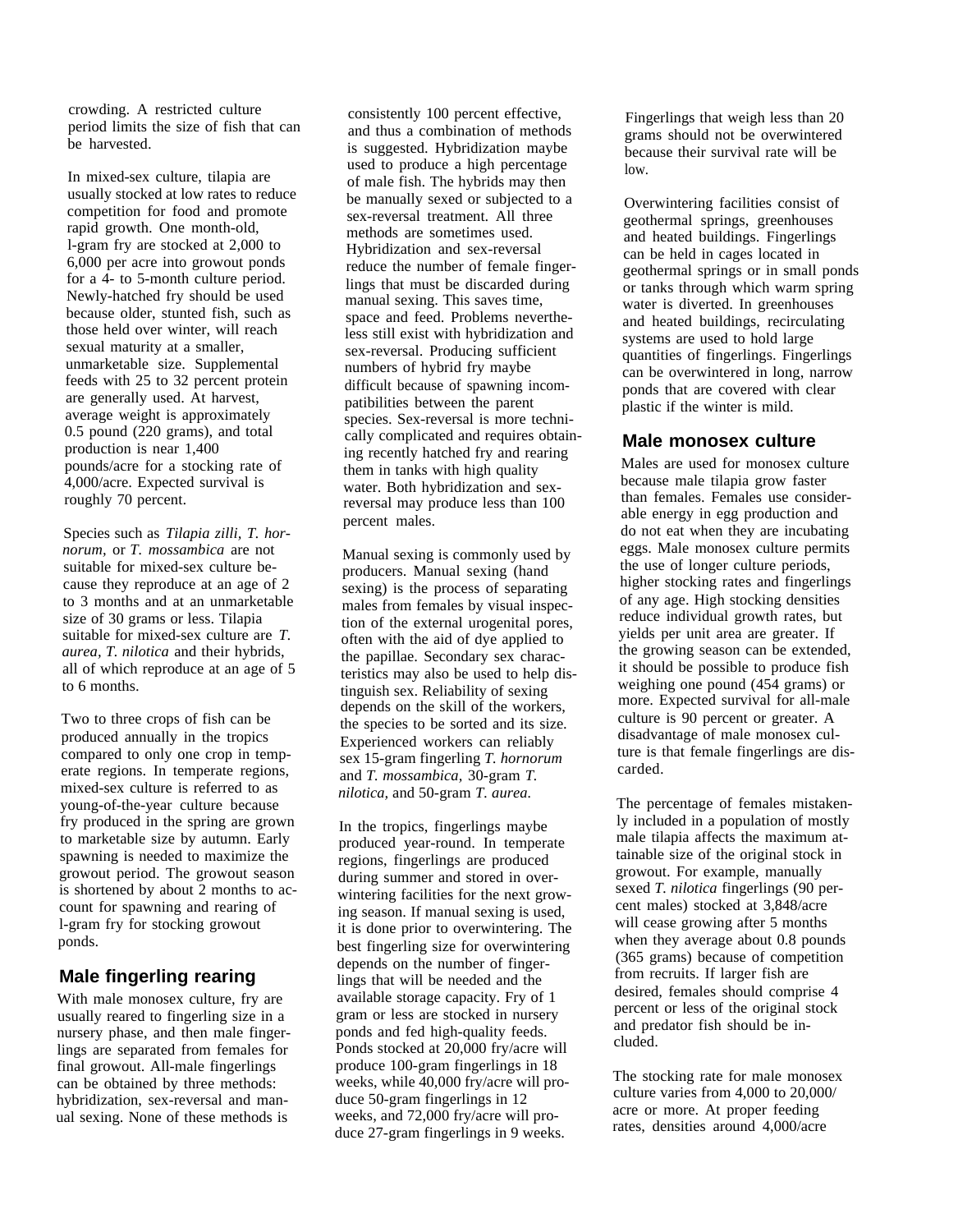allow the fish to grow rapidly without the need for supplemental aeration. About 6 months are required to produce 500-gram fish from 50-gram fingerlings, with a growth rate of 2.5 grams/day. Total production approaches 2.2 tons/acre.

A stocking rate of 8,000/acre is frequently used to achieve yields as high as 4.4 tons/acre. At this stocking rate the daily weight gain will range from 1.5 to 2.0 grams. Culture periods of 200 days or more are needed to produce large fish that weigh close to 500 grams. To produce a 500-gram fish in temperate regions, overwintered fingerlings should weigh roughly 70 to 100 grams and be started as early as possible in the growing season. A stocking rate of 8,000/acre does require nighttime emergency aeration when the standing crop is high.

Stocking rates of 12,000 to 20,000/ acre have been used in 1.2 to 2.5 acre ponds, but this requires the continuous use of two to four, one-horse power paddlewheel aerators per pond. Yields for a single crop range from 6 to 10 tons/acre.

With optimal temperatures, feeding rates depend on fish size and density. Optimal daily feeding rates for fish of 30,50, 100, 175 and 450 grams are 3.5, 3.0, 2.5, 2.0 and 1.5 percent of body weight, respectively. If densities are high, sub-optimal feeding rates may have to be used to maintain suitable water quality, thereby increasing culture duration.

## **Polyculture**

Tilapia are frequently cultured with other species to take advantage of many natural foods available in ponds and to produce a secondary crop, or to control tilapia recruitment. Polyculture uses a combination of species that have different feeding niches to increase overall production without a corresponding increase in the quantity of supplemental feed. Polyculture can improve water quality by creating a better balance among the microbial communities of the pond, resulting in enhanced production. The disadvantage of polyculture is the special equipment (sorting devices, conveyors, etc.) and extra labor needed to sort the different species at harvest. The role of natural pond foods is less important in the intensive culture of all male populations and may not justify the expense of sorting the various species at harvest.

Tilapia can be cultured with channel catfish *(Ictalurus punctatus)* with only a minor reduction in catfish yields. Male tilapia stocked at a rate of 800/acre yield nearly 770 pounds/acre when channel catfish are stocked at 3,000/acre. At this stocking rate, net production of catfish declines by roughly 170 pounds/ acre, but for every reduction of 1 pound in catfish production, 4.5 pounds of tilapia are produced. Catfish production does not decline when cultured in combination with tilapia, silver carp *(Hypophthalmichthys molitrix)* and grass carp *(Ctenopharyngodon idellus)* at densities of 800, 1,000 and 20/acre, respectively. With no additional feed, total net production can reach nearly 4,120 pounds/acre compared to 2,370 pounds/acre for catfish cultured alone. The incidence of offflavor catfish may be less in catfish/tilapia polyculture than catfish monoculture.

Another promising polyculture system consists of tilapia and prawns *(Macrobrachium rosenbergii).* In polyculture, survival and growth of tilapia and prawns are independent. Feed is given to meet the requirements of the fish. Prawns, which are unable to compete for the feed, utilize wasted feed and natural foods that result from the breakdown of fish waste. Stocking rates for 1 to 2 gram prawns vary from 4,000 to 36,000/acre, but a rate of 8,000/ acre is often used to obtain a high percentage of market-size prawns (<25 grams) and a yield of about 445 pounds/acre. Tilapia can be stocked in the range of 2,000 to 4,000/acre.

Another type of poylculture involves the use of a predatory fish, such as largemouth bass *(Micropterus salmoides),* to reduce tilapia recruit-

ment. Stocking predators with mixedsex tilapia populations controls recruitment and allows the original stock to attain a larger market size. Predators must be stocked at a small size to prevent them from eating the original stock. Predators may be stocked when tilapia begin breeding.

The number of predators required to control tilapia recruitment in culture ponds depends primarily on the maximum attainable size of the predator species, the ability of the predator to reproduce, and the number of mature female tilapia. In general, as predators grow they eat larger sized tilapia recruits. Eventually this may result in an increasing biomass of small tilapia that are not consumed. However, this problem should not develop in ponds that are completely harvested one or more times a year.

More predators are required to control recruitment when there are larger numbers of mature female tilapia. For tilapia populations ranging from 2,000 to 4,000/acre and containing 50 percent females, the recommended predator/prey ratio is one largemouth bass to 15 tilapia. With 10 percent females, the recommended ratio is one largemouth bass to 65 tilapia.

Use of predators has been effective on an experimental scale, but they have not been used widely in commercial operations because of the difficulty in finding reliable sources of fingerlings. Some of the best predators, such as guapote tigre *(Cichlasoma managuense)* and peacock bass *(Cichla ocellaris),* are exotic species and may be illegal to use.

## **Fertilization and manuring**

The most appropriate mouthbrooding tilapia for culture can feed low on the food chain, on a diet of plankton and detritus. If the natural productivity of a pond is increased through fertilization or manuring, significant production of tilapia can be obtained without supplemental feeds. Although yields are not as high as those obtained with feed, fertilizers and animal manures can be